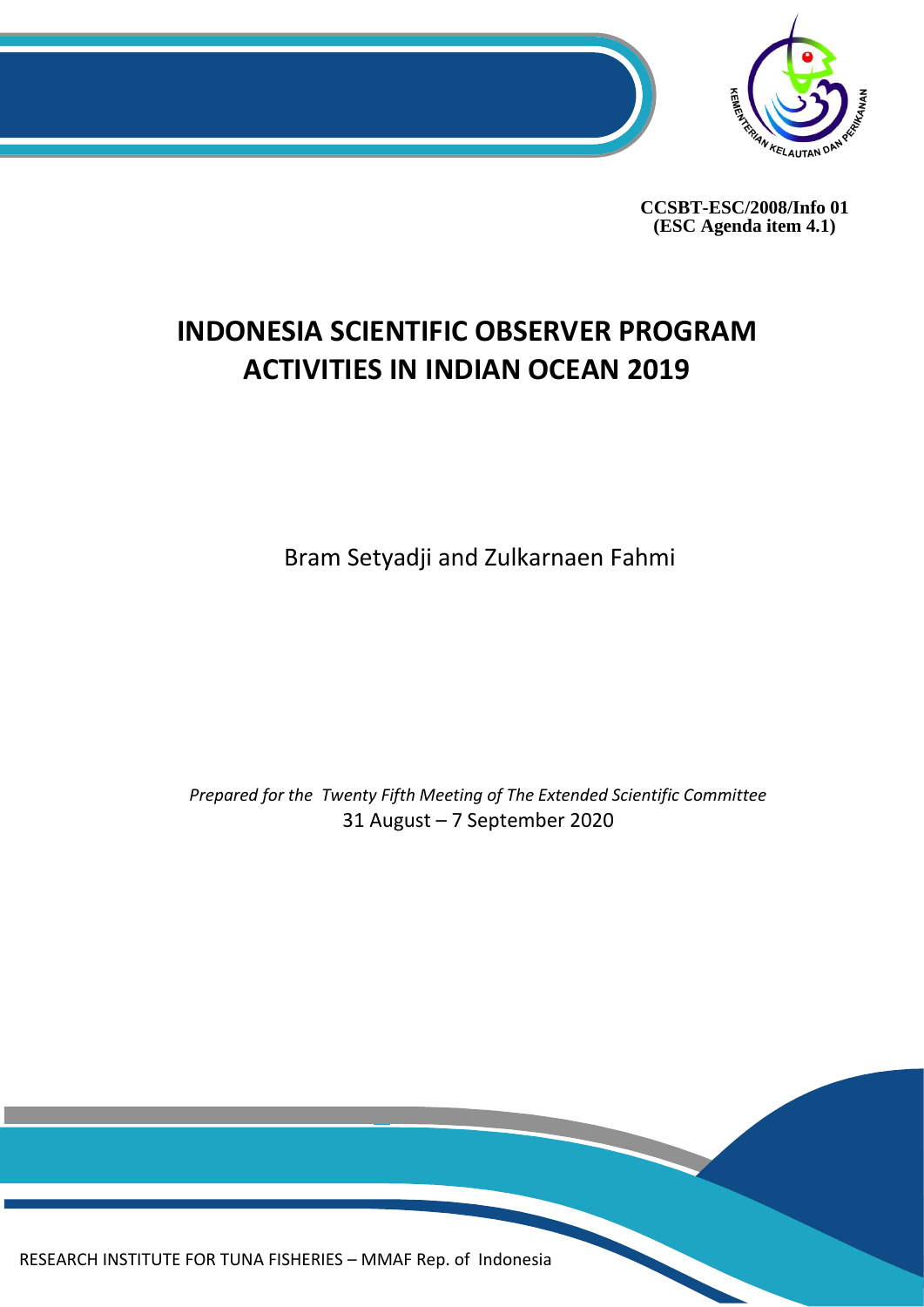#### **Summary**

This paper presents a progress summary of the Indonesian scientific observer program on the tuna fishing vessels operating in the Indian Ocean. The observer data is the most detailed information not only associated with catch and effort, but also information on fishing practices, gear configuration and environmental conditions. Only low fleet coverages were available from this data set. Hence this could be expanded to get robust abundance indices from the fishery.

#### **Indonesian observer program in the Indian Ocean**

There are two Indonesian observer programs currently operating in the Indian Ocean, namely national observer program and scientific observer program. The national observer program has been formally legalized by the MMAF since 2013 through Ministerial Decree No. 1/2013. Catch and effort data have been collected through the national observer program, however, issues on data entry and validity as well as the need for verification and validation prior analysis is remained (Irianto et al. 2016). The need to improve the capacity of the observers and related officers were highlighted (Irianto et al. 2016).

The scientific observer program was initiated in mid-2005 through a research collaboration between RCCF-MMAF (Indonesia) and CSIRO (Australia) funded by ACIAR. The program formerly known as trial observer program. After the collaboration finished, it transferred, continued and funded by the Indonesian Government through the RCCF (2009- 2011) and Research institute for Tuna Fisheries (RITF) (2012-present). RITF was established in 2011 in order to conduct researches on tuna fisheries in the Indian Ocean including continuing the scientific observer program. The trial observer program (2005-2008) has been reported in the 13<sup>th</sup> Meeting of the Extended Scientific Committee in 2008, while the scientific observer data have been reported within the Indonesian National Report Scientific Meetings of the IOTC and CCSBT since 2010. This information paper provides an update of the Indonesian scientific observer program activities in the Indian Ocean during 2015-2019.

### **Design of the scientific observer program**

There are currently 8 trained scientific observers at the RITF. They were not only deployed in the longline vessels based in Benoa, but also Palabuhanratu (West Java), Muara Baru (Jakarta) and Cilacap (Central Java). A total of 5 scientific observer were deployed in 2019, involved in 9 trips, lasted for 328 days-at-sea (36 days/trip in average) with 221,786 hooks observed. The number of hooks observed slightly lower (18.5%), but the number of trips

1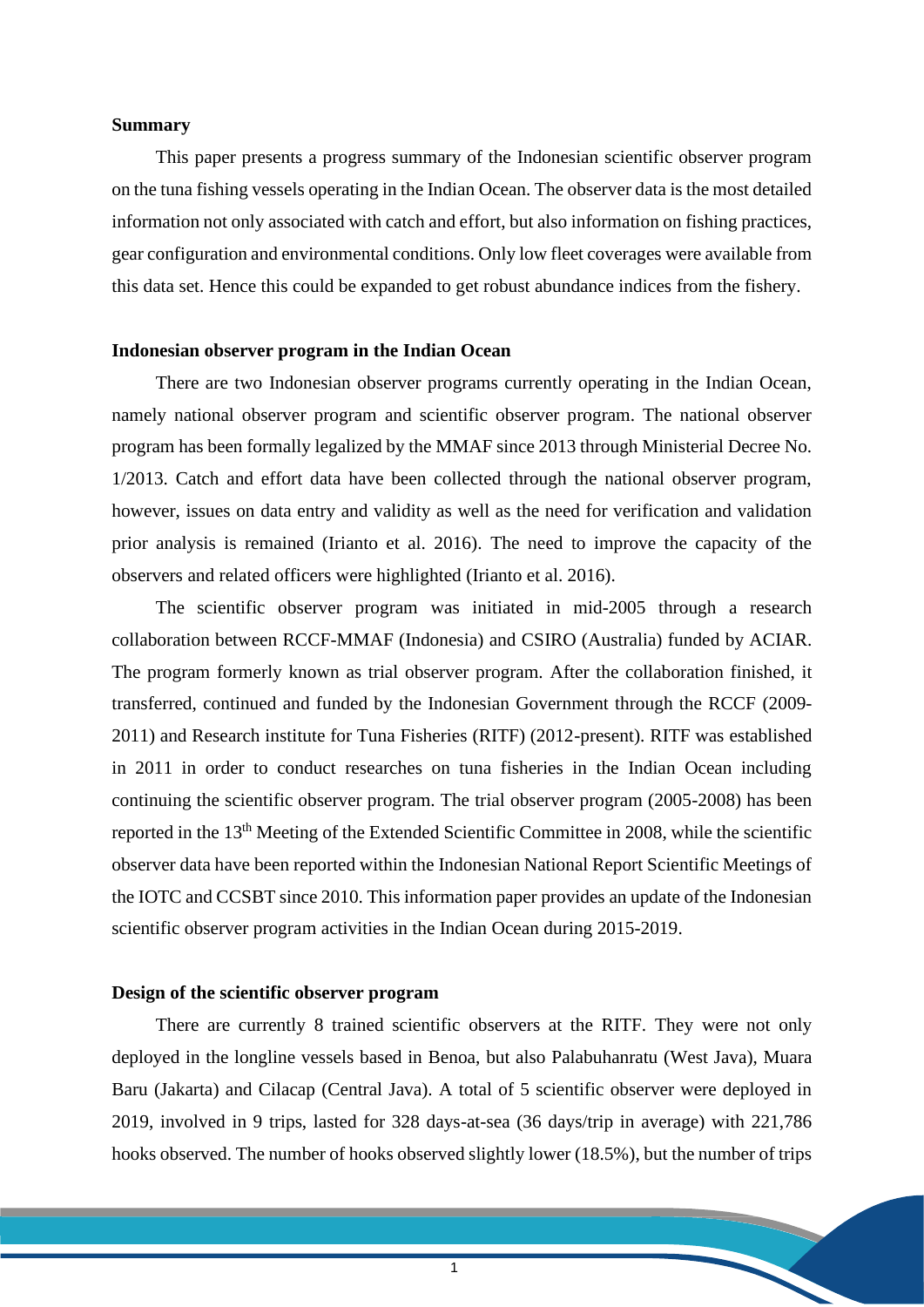was higher (33.3%) compared to previous years. Geographically, the capacity of scientific observer covered the fishing ground of statistical area 1 and 2.

| No.            | Day at sea | No of Setting No of Hooks No of SBF |       |                | $HR(x10^3)$ | <b>CCSBT</b> Area |
|----------------|------------|-------------------------------------|-------|----------------|-------------|-------------------|
|                | 39         | 21                                  | 26330 | $\overline{0}$ | 0.000       |                   |
| 2              | 104        | 10                                  | 15375 | 9              | 0.585       |                   |
| 3              | 104        | 42                                  | 59625 | 66             | 1.107       | $\overline{2}$    |
| $\overline{4}$ | 36         | 12                                  | 17290 | 3              | 0.174       |                   |
| 5              | 36         | 3                                   | 4225  | $\overline{2}$ | 0.473       | $\overline{2}$    |
| 6              | 32         | 10                                  | 11154 | $\Omega$       | 0.000       | <b>EEZ</b>        |
| 7              | 32         | 6                                   | 6592  | 0              | 0.000       |                   |
| 8              | 22         | 3                                   | 3850  | 0              | 0.000       | <b>EEZ</b>        |
| 9              | 22         | 4                                   | 4950  | 0              | 0.000       |                   |
| 10             | 18         | 14                                  | 19250 | 0              | 0.000       | <b>EEZ</b>        |
| 11             | 15         | 9                                   | 11895 | 0              | 0.000       | <b>EEZ</b>        |
| 12             | 15         | 2                                   | 2585  | 0              | 0.000       |                   |
| 13             | 32         | 16                                  | 17930 | 0              | 0.000       | <b>EEZ</b>        |
| 14             | 31         | 8                                   | 8910  |                | 0.112       | <b>EEZ</b>        |
| 15             | 31         | 8                                   | 11825 | 8              | 0.677       |                   |

Table 1. Observer activities in authorized Fishing Vessels in 2019 (source: Indonesian National Report for the CCSBT SC meeting)

## **Spatial distribution of the observed sets and tuna catch composition**

The observed tuna longline sets covered the area between  $5^{\circ}$ -35 $^{\circ}$  S and 90 $^{\circ}$ -115 $^{\circ}$  E. Most of the observed sets were conducted in the area 1, and the other was either inside EEZ or inside area 2. Darker color indicates higher number of hooks observed (Figure 1). Southern bluefin tunas were caught in set within region CCSBT statistical area 2 (Figure 2)



Figure 1. Effort distribution from Indonesian tuna longline vessels year 2019 (Source: Scientific observer data).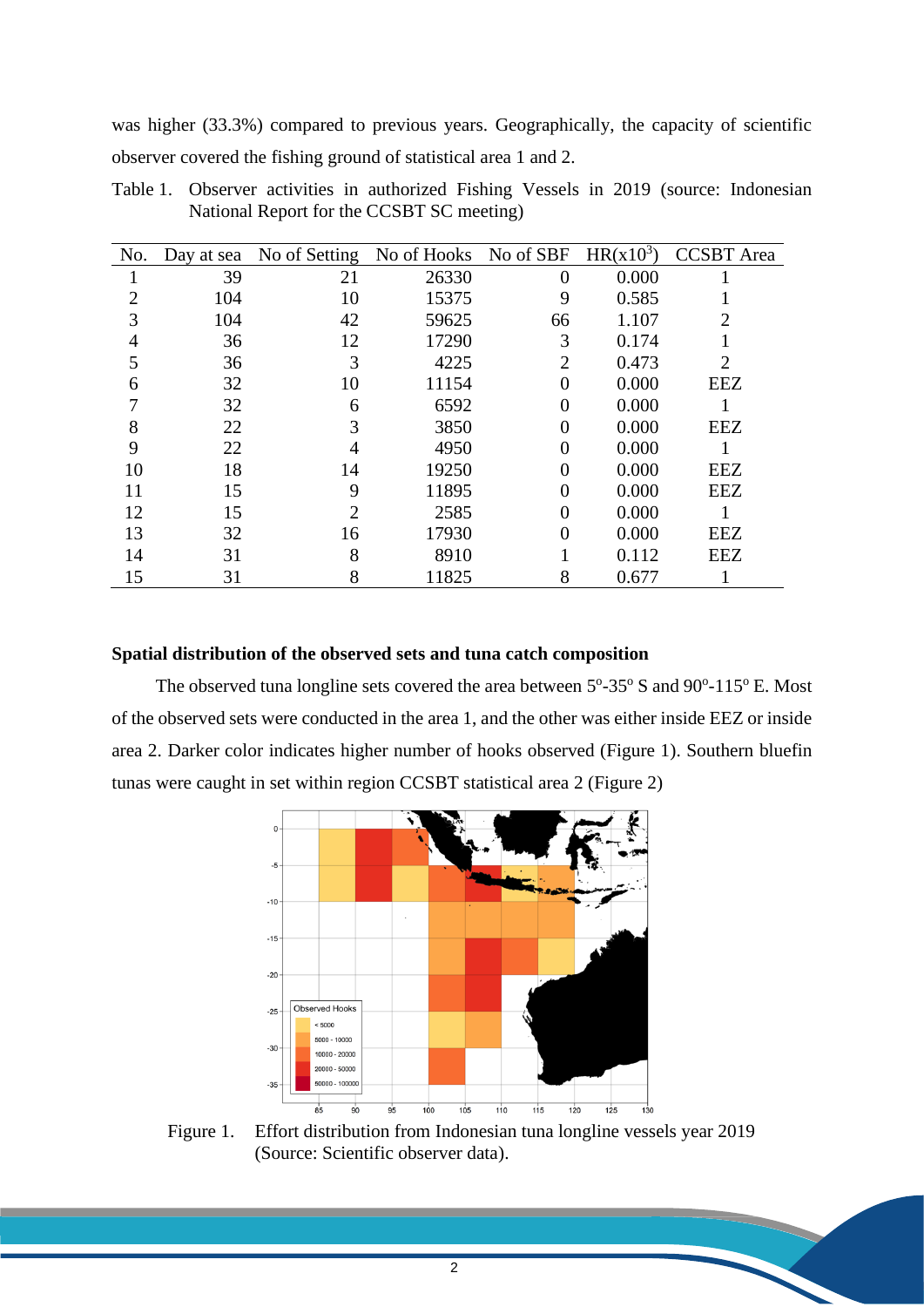

Figure 2. Spatial distribution of tuna catch composition in 2019 (Source: Scientific observer data).

# **Trends of catch and effort recorded by the observers**

Over the last five years, the effort observed by the scientific observers are declining. Mainly because technical issues related to some implementation on onboard observer's regulations recently. In 2018, only 6 trips were deployed (Table 2). Observed catch and effort from scientific observer data shown the hook rates for most tuna species were declining in the last 5 years (Figure 3.). In order to get a robust catch and effort data, Indonesia is currently improving the quality and quantity of logbook data.

| <b>SBT</b>     |             |           |               |     |        |  |  |  |  |
|----------------|-------------|-----------|---------------|-----|--------|--|--|--|--|
| <b>TRIP</b>    |             | <b>HR</b> | Length (cmFL) |     |        |  |  |  |  |
|                | $\mathbf n$ |           | Min           | Max | Mean   |  |  |  |  |
|                | 21          | 0.000     | na            | na  | na     |  |  |  |  |
| $\overline{2}$ | 52          | 1.000     | 70            | 176 | 162.48 |  |  |  |  |
| 3              | 15          | 0.232     | 157           | 197 | 178.80 |  |  |  |  |
| 4              | 16          | 0.000     | na            | na  | na     |  |  |  |  |
| 5              |             | 0.000     | na            | na  | na     |  |  |  |  |
| 6              | 14          | 0.000     | na            | na  | na     |  |  |  |  |
| ⇁              | 11          | 0.000     | na            | na  | na     |  |  |  |  |
| 8              | 16          | 0.000     | na            | na  | na     |  |  |  |  |
| 9              | 16          | 0.434     | 166           | 192 | 180.22 |  |  |  |  |

Table 2. Estimated hook-rates of SBT on authorized fishing vessels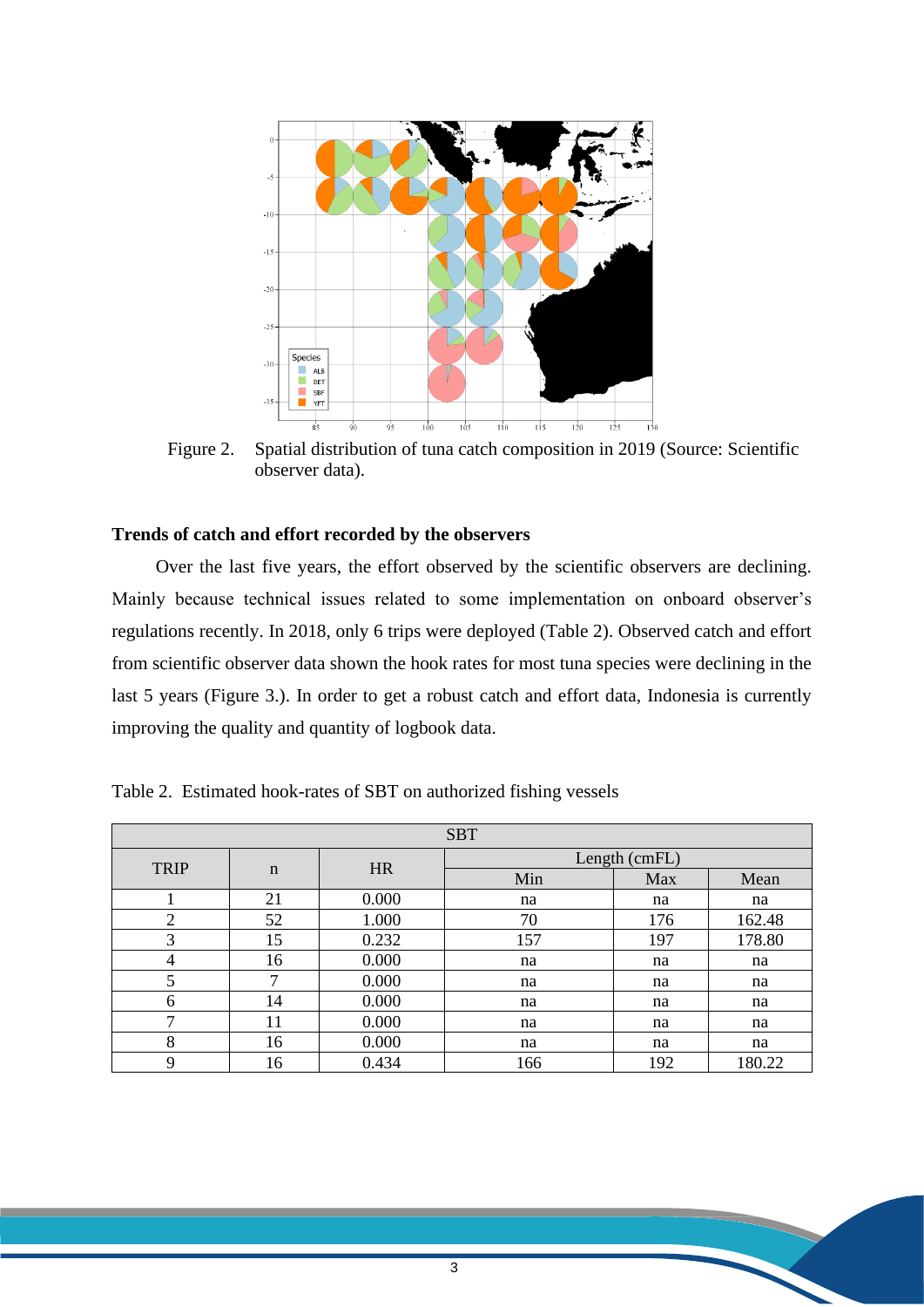

Figure 3. Nominal CPUE of longline catch from 2005-2019 based on scientific observer data

## **Challenges**

Main challenge in term of improvement of the use of the scientific observer data are related to the following issues: low spatial and temporal coverages (region), low fleet coverage (gear types) and no replication for each observed vessel. The scarce dataset was partly caused by refusal from (some) tuna longline fishing companies to be monitored by observers, they expressed their concern about possibility of some key information (i.e. fishing ground) might be leaked to the public.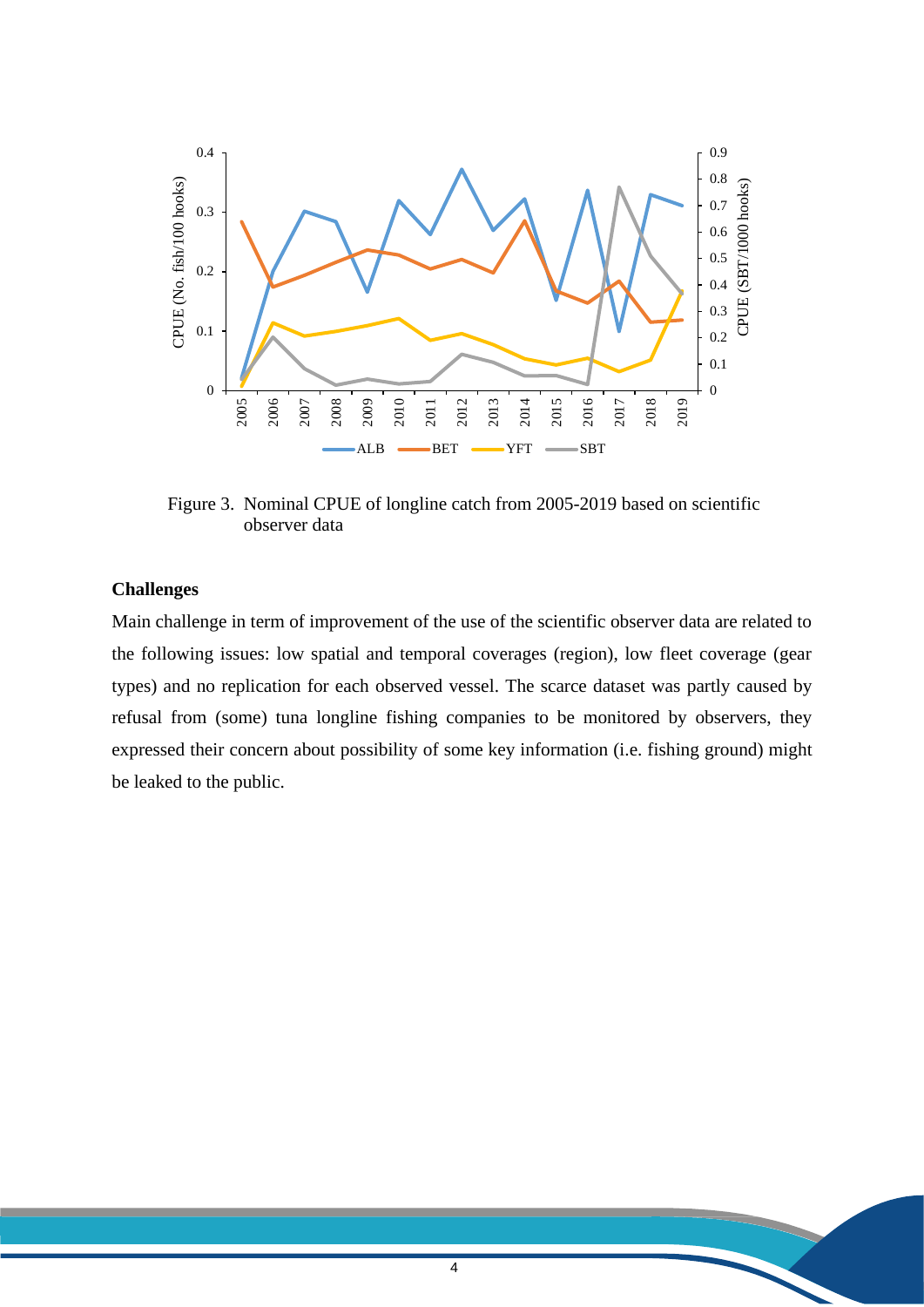| Year | No. Of<br>Obs | No. Of<br><b>Trips</b> | No. Of         | Number of<br>Hooks | <b>Total Day</b><br>at Sea | Days/Trip | Avg<br>(d/trip) |
|------|---------------|------------------------|----------------|--------------------|----------------------------|-----------|-----------------|
|      |               |                        | Company        |                    |                            |           |                 |
| 2005 | 6             | 6                      |                | 140,406            | 251                        | 19-22     | 20              |
| 2006 | 6             | 19                     | 5              | 667,479            | 758                        | 7-99      | 39              |
| 2007 | 6             | 14                     | 5              | 396,952            | 648                        | 21-108    | 34              |
| 2008 | 5             | 15                     | $\tau$         | 523,627            | 481                        | 23-66     | 30              |
| 2009 | 5             | 14                     | 8              | 321,591            | 535                        | 15-59     | 38              |
| 2010 | 5             | 8                      | $\overline{4}$ | 220,302            | 240                        | $40 - 50$ | 50              |
| 2011 | 5             | 6                      | 3              | 131,644            | 210                        | $30 - 50$ | 40              |
| 2012 | 6             | $\tau$                 | 5              | 282,147            | 496                        | 11-93     | 83              |
| 2013 | 5             | 3                      | 3              | 251,774            | 170                        | 52-60     | 57              |
| 2014 | 8             | 6                      | $\overline{4}$ | 216,641            | 371                        | 29-90     | 62              |
| 2015 | 4             | 5                      | 5              | 172,463            | 241                        | $31 - 61$ | 48              |
| 2016 | 3             | 3                      | 3              | 175,868            | 170                        | 32-86     | 57              |
| 2017 | 5             | 5                      | 5              | 192,188            | 241                        | $31 - 61$ | 48              |
| 2018 | 6             | 6                      | 6              | 262,856            | 321                        | 26-83     | 53              |
| 2019 | 5             | 9                      | $\overline{4}$ | 221,786            | 328                        | 15-104    | 36              |

**Appendix 1.** Annual activities of scientific observer from 2005 to 2019

**Appendix 2.** Observed catch and effort data of ecologically related species (ERS) from scientific observer program in 2019.

| Trip No.       | <b>Total Hooks</b> | <b>ALX</b>     | <b>BSH</b> | <b>BTH</b>     | <b>CCL</b>     | <b>DOL</b>     | <b>FAL</b>     | <b>GES</b>     | LAG            | <b>LEC</b>     | <b>LKV</b> | <b>LMA</b>     | <b>LOP</b>       |
|----------------|--------------------|----------------|------------|----------------|----------------|----------------|----------------|----------------|----------------|----------------|------------|----------------|------------------|
|                | 26,330             | 75             | 35         |                | $\theta$       | 3              | $\Omega$       | $\overline{0}$ | $\overline{0}$ | 94             | $\Omega$   | 0              | $\theta$         |
| $\overline{c}$ | 75,000             | 158            | 49         | $\theta$       | $\Omega$       | 9              | $\Omega$       | $\theta$       | 27             | 338            | $\theta$   |                | $\theta$         |
| 3              | 21,515             | 161            | 32         |                | $\Omega$       |                | $\Omega$       | 18             | 12             | 55             | $\Omega$   | 0              | 7                |
| 4              | 17,746             | 62             | 23         | $\Omega$       | $\Omega$       |                | 3              | 5              | 3              | 86             |            | $\overline{0}$ | $\mathbf{0}$     |
| 5              | 8,800              | 0              | 16         | 0              | $\Omega$       | 0              | 3              | 15             | $\theta$       | 7              | 0          | $\overline{0}$ | $\mathbf{0}$     |
| 6              | 19,250             | 6              | 8          | 0              |                | 9              | $\Omega$       | 23             | $\overline{0}$ | 3              |            | 0              | $\boldsymbol{0}$ |
| 7              | 14,480             | 14             | 14         | 0              | $\overline{2}$ | 3              | $\Omega$       | $\theta$       | $\theta$       | 19             | $\Omega$   | $\theta$       | $\overline{0}$   |
| 8              | 17,930             | 67             | 38         | $\Omega$       | $\Omega$       | $\overline{c}$ | 4              | 44             | $\theta$       | 12             | $\Omega$   | $\overline{c}$ | $\Omega$         |
| 9              | 20,735             | 114            | 8          | $\overline{c}$ | $\Omega$       | 5              | $\Omega$       | 5              | $\theta$       | 55             | $\theta$   | $\theta$       | $\theta$         |
|                |                    |                |            |                |                |                |                |                |                |                |            |                |                  |
| Trip No.       | <b>Total Hooks</b> | <b>MOX</b>     | <b>OCS</b> | OIL            | <b>PLS</b>     | <b>PSK</b>     | <b>PTH</b>     | <b>PTZ</b>     | <b>SMA</b>     | <b>TIG</b>     | <b>TST</b> | <b>TUG</b>     | <b>WAH</b>       |
|                | 26,330             | 2              | $\theta$   |                | 12             | 13             | $\Omega$       | $\overline{0}$ | 0              | $\mathbf{0}$   | 6          | 0              | 2                |
| $\overline{c}$ | 75,000             | $\theta$       | $\Omega$   | 7              | 5              | 20             | $\overline{2}$ | $\theta$       | $\theta$       | $\theta$       | 7          | $\theta$       | 31               |
| 3              | 21,515             | 0              |            |                | 12             | 7              | $\Omega$       | 5              | $\theta$       | $\theta$       |            |                | 17               |
| 4              | 17,746             | 0              |            | 0              | 24             | 3              | $\Omega$       | $\overline{0}$ | $\overline{2}$ | $\overline{0}$ | 9          | $\overline{0}$ | 4                |
| 5              | 8,800              | $\theta$       | $\theta$   | 7              | 30             | 40             | $\Omega$       | $\theta$       | $\theta$       | $\theta$       | $\Omega$   | $\theta$       | $\mathbf{0}$     |
| 6              | 19,250             | $\overline{0}$ |            | $\theta$       | 18             | $\overline{0}$ | $\Omega$       | $\overline{0}$ | $\overline{0}$ | $\overline{0}$ | $\Omega$   | $\overline{0}$ | 3                |
| 7              | 14,480             | $\overline{0}$ |            | 3              | 20             |                |                | $\overline{0}$ | $\overline{0}$ | $\overline{0}$ | $\Omega$   | $\overline{0}$ | 9                |
| 8              | 17,930             | $\overline{0}$ |            | $\overline{0}$ | 53             | 8              | $\mathbf{0}$   | $\overline{0}$ | $\overline{2}$ | $\overline{c}$ |            | $\overline{0}$ | 5                |